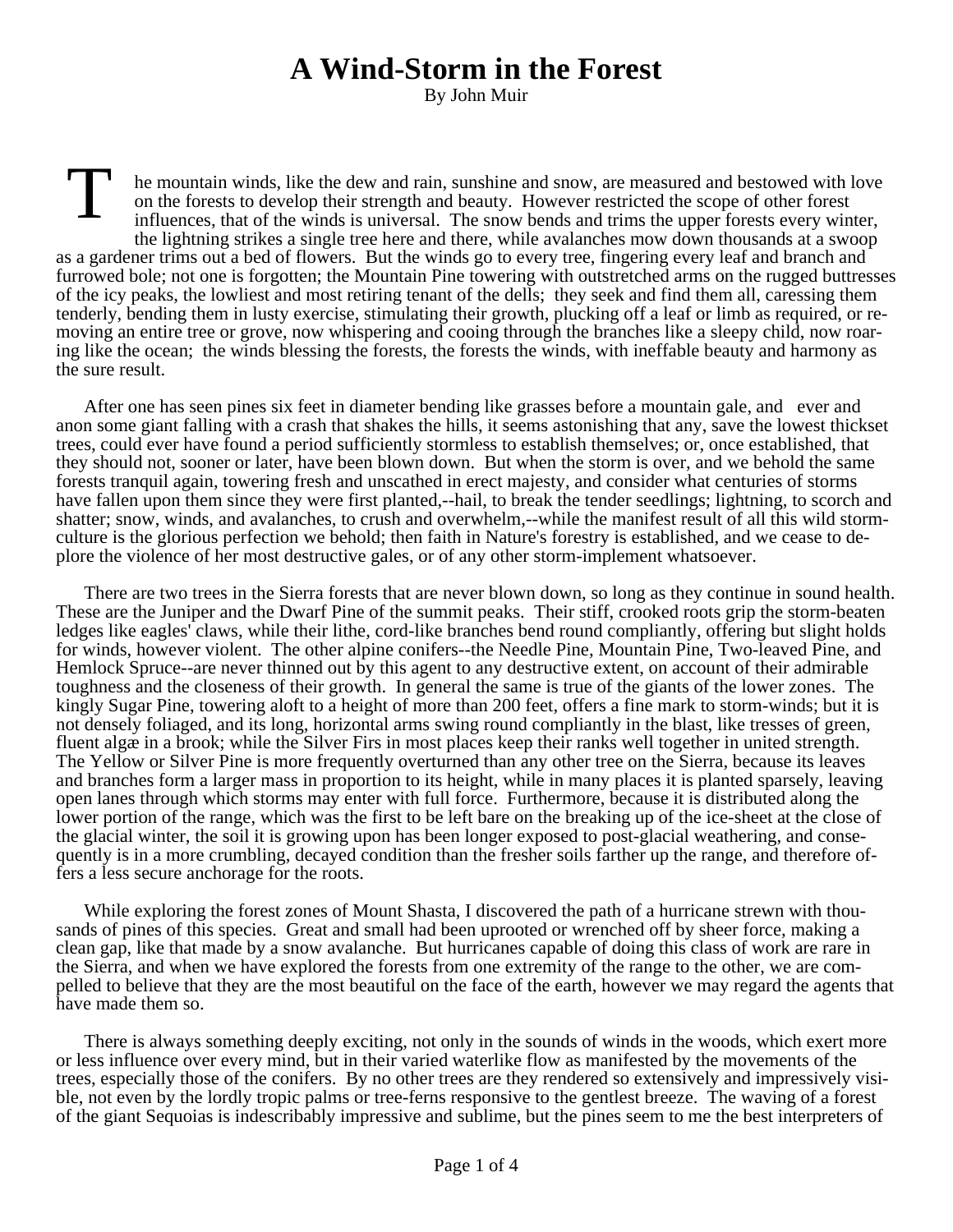winds. They are mighty waving goldenrods, ever in tune, singing and writing wind-music all their long century lives. Little, however, of this noble tree-waving and tree-music will you see or hear in the strictly alpine portion of the forests. The burly Juniper, whose girth sometimes more than equals its height, is about as rigid as the rocks on which it grows. The slender lash-like sprays of the Dwarf Pine stream out in wavering ripples, but the tallest and slenderest are far too unyielding to wave even in the heaviest gales. They only shake in quick, short vibrations. The Hemlock Spruce, however, and the Mountain Pine, and some of the tallest thickets of the Twoleaved species bow in storms with considerable scope and gracefulness. But it is only in the lower and middle zones that the meeting of winds and woods is to be seen in all its grandeur.

One of the most beautiful and exhilarating storms I ever enjoyed in the Sierra occurred in December, 1874, when I happened to be exploring one of the tributary valleys of the Yuba River. The sky and the ground and the trees had been thoroughly rain-washed and were dry again. The day was intensely pure, one of those incomparable bits of California winter, warm and balmy and full of white sparkling sunshine, redolent of all the purest influences of the spring, and at the same time enlivened with one of the most bracing wind-storms conceivable. Instead of camping out, as I usually do, I then chanced to be stopping at the house of a friend. But when the storm began to sound, I lost no time in pushing out into the woods to enjoy it. For on such occasions Nature has always something rare to show us, and the danger to life and limb is hardly greater than one would experience crouching deprecatingly beneath a roof.

It was still early morning when I found myself fairly adrift. Delicious sunshine came pouring over the hills, lighting the tops of the pines, and setting free a steam of summery fragrance that contrasted strangely with the wild tones of the storm. The air was mottled with pine-tassels and bright green plumes, that went flashing past in the sunlight like birds pursued. But there was not the slightest dustiness, nothing less pure than leaves, and ripe pollen, and flecks of withered bracken and moss. I heard trees falling for hours at the rate of one every two or three minutes; some uprooted, partly on account of the loose, water-soaked condition of the ground; others broken straight across, where some weakness caused by fire had determined the spot. The gestures of the various trees made a delightful study. Young Sugar Pines, light and feathery as squirrel-tails, were bowing almost to the ground; while the grand old patriarchs, whose massive boles had been tried in a hundred storms, waved solemnly above them, their long, arching branches streaming fluently on the gale, and every needle thrilling and ringing and shedding off keen lances of light like a diamond. The Douglas Spruces, with long sprays drawn out in level tresses, and needles massed in a gray, shimmering glow, presented a most striking appearance as they stood in bold relief along the hilltops. The madronños in the dells, with their red bark and large glossy leaves tilted every way, reflected the sunshine in throbbing spangles like those one so often sees on the rippled surface of a glacier lake. But the Silver Pines were now the most impressively beautiful of all. Colossal spires 200 feet in height waved like supple goldenrods chanting and bowing low as if in worship, while the whole mass of their long, tremulous foliage was kindled into one continuous blaze of white sun-fire. The force of the gale was such that the most steadfast monarch of them all rocked down to its roots with a motion plainly perceptible when one leaned against it. Nature was holding high festival, and every fiber of the most rigid giants thrilled with glad excitement.

I drifted on through the midst of this passionate music and motion, across many a glen, from ridge to ridge; often halting in the lee of a rock for shelter, or to gaze and listen. Even when the grand anthem had swelled to its highest pitch, I could distinctly hear the varying tones of individual trees,--Spruce, and Fir, and Pine, and leafless Oak,--and even the infinitely gentle rustle of the withered grasses at my feet. Each was expressing itself in its own way,--singing its own song, and making its own peculiar gestures,--manifesting a richness of variety to be found in no other forest I have yet seen. The coniferous woods of Canada, and the Carolinas, and Florida, are made up of trees that resemble one another about as nearly as blades of grass, and grow close together in much the same way. Coniferous trees, in general, seldom possess individual character, such as is manifest among Oaks and Elms. But the California forests are made up of a greater number of distinct species than any other in the world. And in them we find, not only a marked differentiation into special groups, but also a marked individuality in almost every tree, giving rise to storm effects indescribably glorious.

Toward midday, after a long, tingling scramble through copses of hazel and ceanothus, I gained the summit of the highest ridge in the neighborhood; and then it occurred to me that it would be a fine thing to climb one of the trees to obtain a wider outlook and get my ear close to the Æolian music of its topmost needles. But under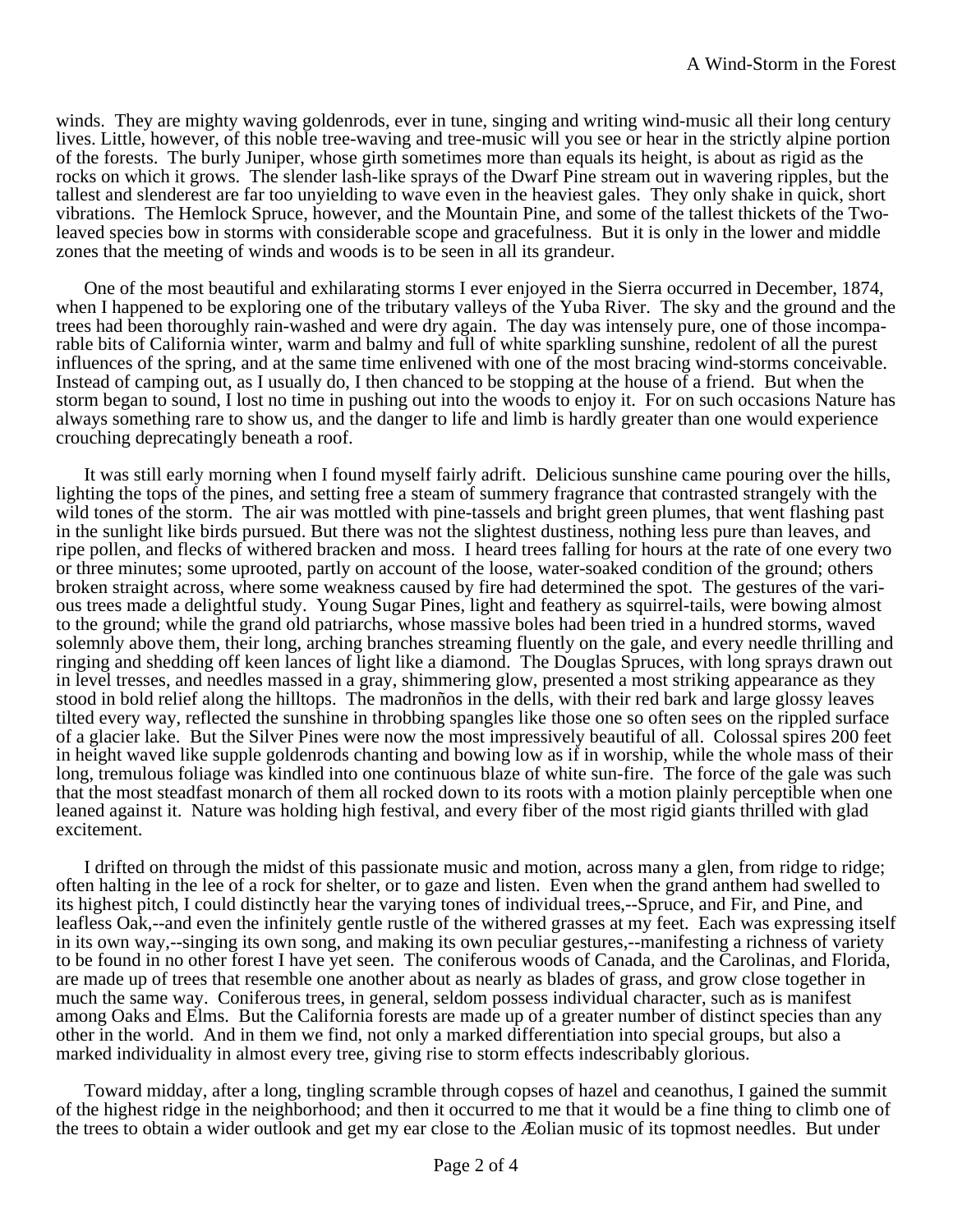the circumstances the choice of a tree was a serious matter. One whose instep was not very strong seemed in danger of being blown down, or of being struck by others in case they should fall; another was branchless to a considerable height above the ground, and at the same time too large to be grasped with arms and legs in climbing; while others were not favorably situated for clear views. After cautiously casting about, I made choice of the tallest of a group of Douglas Spruces that were growing close together like a tuft of grass, no one of which seemed likely to fall unless all the rest fell with it. Though comparatively young, they were about 100 feet high, and their lithe, brushy tops were rocking and swirling in wild ecstasy. Being accustomed to climb trees in making botanical studies, I experienced no difficulty in reaching the top of this one, and never before did I enjoy so noble an exhilaration of motion. The slender tops fairly flapped and swished in the passionate torrent, bending and swirling backward and forward, round and round, tracing indescribable combinations of vertical and horizontal curves, while I clung with muscles firm braced, like a bobo-link on a reed.

In its widest sweeps my tree-top described an arc of from twenty to thirty degrees, but I felt sure of its elastic temper, having seen others of the same species still more severely tried--bent almost to the ground indeed, in heavy snows--without breaking a fiber. I was therefore safe, and free to take the wind into my pulses and enjoy the excited forest from my superb outlook. The view from here must be extremely beautiful in any weather. Now my eye roved over the piny hills and dales as over fields of waving grain, and felt the light running in ripples and broad swelling undulations across the valleys from ridge to ridge, as the shining foliage was stirred by corresponding waves of air. Oftentimes these waves of reflected light would break up suddenly into a kind of beaten foam, and again, after chasing one another in regular order, they would seem to bend forward in concentric curves, and disappear on some hillside, like sea-waves on a shelving shore. The quantity of light reflected from the bent needles was so great as to make whole groves appear as if covered with snow, while the black shadows beneath the trees greatly enhanced the effect of the silvery splendor.

Excepting only the shadows there was nothing somber in all this wild sea of pines. On the contrary, notwithstanding this was the winter season, the colors were remarkably beautiful. The shafts of the pine and libocedrus were brown and purple, and most of the foliage was well tinged with yellow; the laurel groves, with the pale undersides of their leaves turned upward, made masses of gray; and then there was many a dash of chocolate color from clumps of manzanita, and jet of vivid crimson from the bark of the madroños, while the ground on the hillsides, appearing here and there through openings between the groves, displayed masses of pale purple and brown.

The sounds of the storm corresponded gloriously with this wild exuberance of light and motion. The profound bass of the naked branches and boles booming like waterfalls; the quick, tense vibrations of the pineneedles, now rising to a shrill, whistling hiss, now falling to a silky murmur; the rustling of laurel groves in the dells, and the keen metallic click of leaf on leaf--all this was heard in easy analysis when the attention was calmly bent.

The varied gestures of the multitude were seen to fine advantage, so that one could recognize the different species at a distance of several miles by this means alone, as well as by their forms and colors, and the way they reflected the light. All seemed strong and comfortable, as if really enjoying the storm, while responding to its most enthusiastic greetings. We hear much nowadays concerning the universal struggle for existence, but no struggle in the common meaning of the word was manifest here; no recognition of danger by any tree; no deprecation; but rather an invincible gladness as remote from exultation as from fear.

I kept my lofty perch for hours, frequently closing my eyes to enjoy the music by itself, or to feast quietly on the delicious fragrance that was streaming past. The fragrance of the woods was less marked than that produced during warm rain, when so many balsamic buds and leaves are steeped like tea; but, from the chafing of resiny branches against each other, and the incessant attrition of myriads of needles, the gale was spiced to a very tonic degree. And besides the fragrance from these local sources there were traces of scents brought from afar. For this wind came first from the sea, rubbing against its fresh, briny waves, then distilled through the redwoods, threading rich ferny gulches, and spreading itself in broad undulating currents over many a flowerenameled ridge of the coast mountains, then across the golden plains, up the purple foot-hills, and into these piny woods with the varied incense gathered by the way.